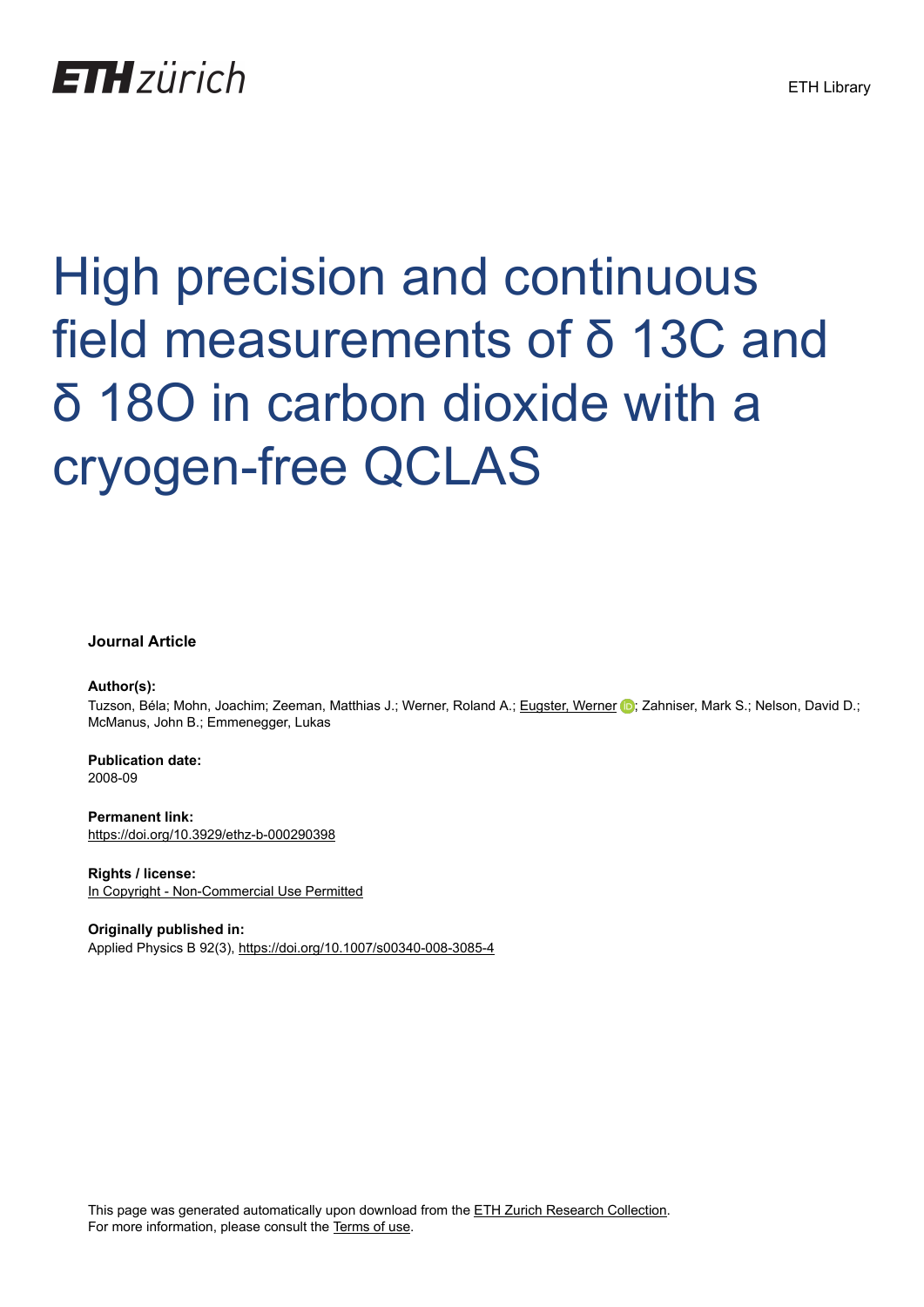**b.** TUZSON<sup>1⊠</sup>  $J.$  MOHN<sup>1</sup> M.J. ZEEMAN<sup>2</sup>  $R.A. WERNER<sup>2</sup>$ W. EUGSTER<sup>2</sup>  $M.S. ZAHNISER<sup>3</sup>$  $D.D. NELSON<sup>3</sup>$ J.B. MCMANUS<sup>3</sup> L. EMMENEGGER<sup>1</sup>

### **High precision and continuous field measurements of** *δ***13C and** *δ***18O in carbon dioxide with a cryogen-free QCLAS**

Switzerland

<sup>3</sup> Aerodyne Research Inc., 45 Manning Road, Billerica, MA 01821, USA

#### **Received: 20 February 2008**/**Revised version: 10 April 2008 Published online: 27 June 2008 • © Springer-Verlag 2008**

**ABSTRACT** The present paper describes a compact and cryogen-free, quantum cascade laser based absorption spectrometer (QCLAS) designed for in situ, continuous and high precision isotope ratio measurements of atmospheric  $CO<sub>2</sub>$ . The mobile instrument incorporates several new features including a novel astigmatic multi-pass cell assembly, a quasi-room temperature quantum cascade laser, thermoelectrically cooled detectors as well as a new retrieval approach. The combination of these features now makes it possible to measure isotope ratios of ambient  $CO_2$  with a precision of 0.03 and 0.05% for  $\delta^{13}C$ and  $\delta^{18}O$ , respectively, using a 100 s integration time. A robust and optimized calibration procedure was developed to bring the retrieved isotope ratios on an absolute scale. This assures an accuracy better than 0.1*‰* under laboratory conditions. The instrument performance was also assessed in a field campaign in which the spectrometer operated autonomously and provided mixing ratio values for the main three  $CO<sub>2</sub>$  isotopologues at one second time resolution. An accuracy of 0.2*‰* was routinely obtained for both isotope ratios during the entire period. The results were in excellent agreement with the standard laboratory-based isotope ratio mass spectrometer measurements made on field-collected flask samples. A few illustrative examples are used to depict the potential of this optical method in atmosphere–biosphere research.

**PACS** 07.57.Ty; 42.62.Fi; 92.60.Kc

#### **1 Introduction**

The accentuated concentration increase of carbon dioxide and other trace gases in the Earth's atmosphere has led to concern about the potentially profound consequences of amplified greenhouse warming. While the majority of the existing measurements clearly indicate that the current increase in atmospheric  $CO<sub>2</sub>$  concentration is mainly driven by the combustion of fossil fuel, it is still difficult to account for the fate of anthropogenic  $CO<sub>2</sub>$  in every detail. The key question of "How is this additional  $CO<sub>2</sub>$  distributed amongst the atmosphere, oceans and terrestrial biosphere?" needs to be answered [1]. Thus, a detailed understanding of the inter-

actions among the atmosphere and biosphere is essential for interpreting the role of terrestrial ecosystems on global carbon dynamics [2–5]. The analysis of both the concentrations and stable isotope ratios of atmospheric  $CO<sub>2</sub>$  provides important information for quantifying ecosystem–atmosphere interactions [6–8]. However, this generally requires extensive and long term  $CO<sub>2</sub>$  sampling under field conditions. Yet acquiring large numbers of samples to analyze has been a challenge, mostly because of the employed measurement technique. The standard analytical tool for the determination of stable isotope ratios in trace gases is the isotope-ratio mass spectrometer (IRMS), which, despite its very high precision, is not well suited for field deployment. Therefore, there is a need to further refine current and/or develop new measurement techniques and calibration approaches which allow for continuous, high-precision isotope ratio measurements at high repetition rates. As an alternative analytical method to conventional IRMS, laser absorption spectroscopy has been several times applied to retrieve isotope ratios in atmospheric measurements [10–14]. Being an optical method employed in the mid-IR spectral region, where the majority of trace gas molecules have their characteristic fingerprint structure, it inherently allows to distinguish between molecules having identical mass or being structural isomers. Because it does not require special sample preparation, non-destructive in situ measurements on a timescale of seconds can be achieved. This makes the technique well suited for trace gas flux measurements and airborne applications.

Depending on the spectral region of interest, several laser based light sources are available in the mid-IR, which have successfully been employed for isotopologue selective absorption spectroscopy: difference frequency generation [15, 16], leadsalt diodes [17–20], color-center lasers [21], gas lasers [22] and quantum cascade lasers [23–25]. The latter are particularly attractive because of their stable single mode spectral output, high power and near room temperature operating conditions.

This paper describes a new approach using direct absorption laser spectroscopy employing a pulsed quantum cascade laser (QCL) which operates near  $4.3 \mu m$  at quasi-room temperature. The instrument was designed and developed in a common effort with Aerodyne Research Inc. A detailed description of the instrument design and signal processing has already been discussed in a previous paper [9]. Here, we focus

<sup>&</sup>lt;sup>1</sup> Empa, Swiss Federal Laboratories for Materials Testing and Research, Laboratory for Air Pollution and Environmental Technology, Überlandstr. 129, 8600 Dübendorf, Switzerland

<sup>&</sup>lt;sup>2</sup> ETH Zurich, Institute of Plant Sciences, Grassland Science Group, Universitätsstr. 2, 8092 Zürich,

<sup>✉</sup> Fax: +41-44-8216244, E-mail: bela.tuzson@empa.ch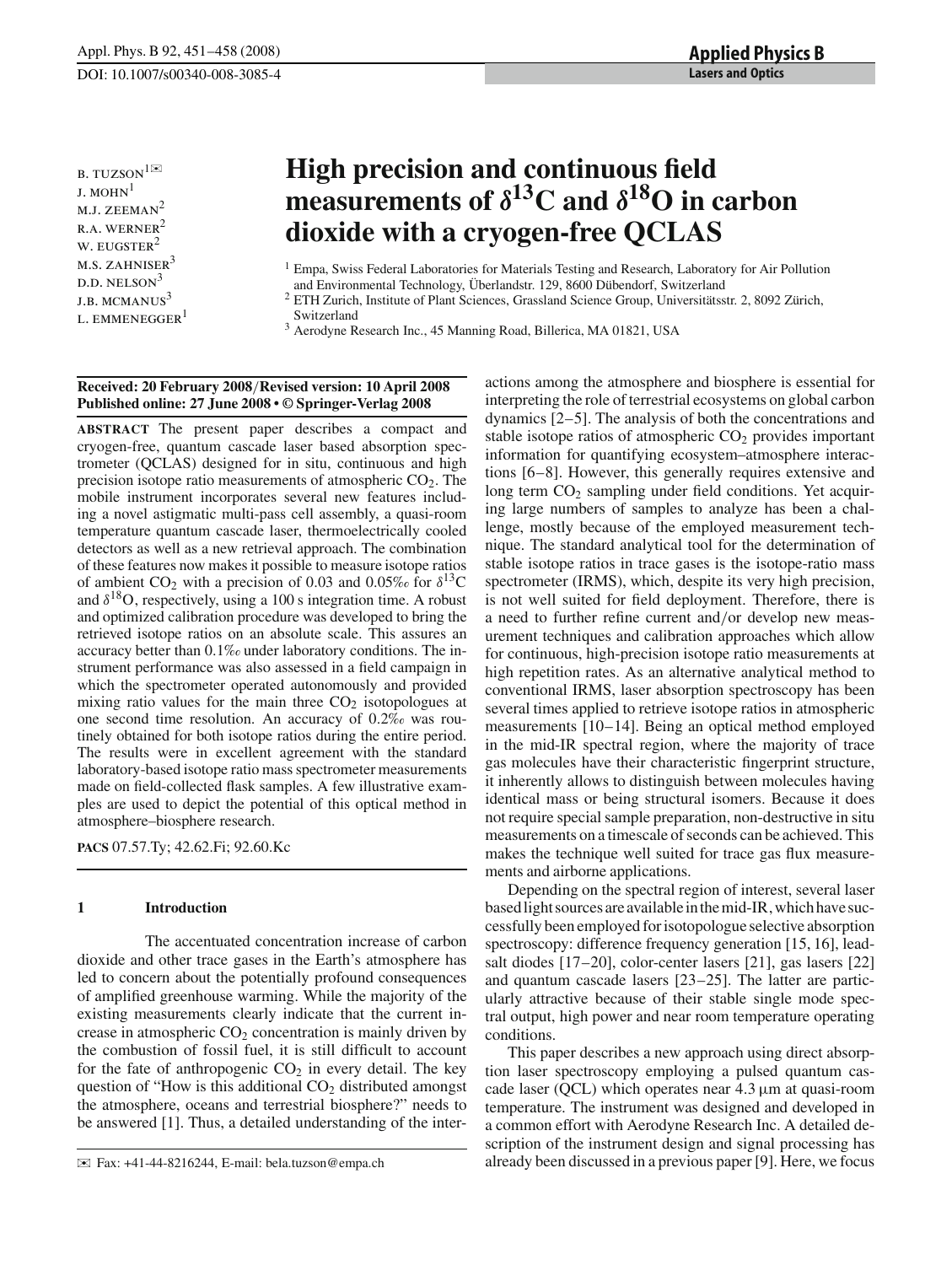on recent advances and improvements that make the instrument completely cryogen-free while maintaining the same level of performance. This implicitly involves an enhancement in the instrument performance of a factor of three at least. Furthermore, a calibration procedure will be presented which allows bringing the retrieved isotope ratios on an absolute, internationally accepted scale even for long-term field measurements. Finally, the laser spectrometer is validated in a field campaign by comparing its output with IRMS measurement values. Details about laboratory investigations, measurement strategy and field application will be presented in the following sections.

#### **2 Experimental**

#### **2.1** *Spectrometer setup*

The optical module (Fig. 1) of the instrument was designed to be compact and minimize the negative aspects of pulsed laser operation. Driving the laser with short (typically 10 ns) pulses has the advantage of significant suppression of optical interference fringes compared to continuous wave lasers [26]. On the other hand, additional noises like pulse-to-pulse output energy fluctuation and broad laser line width, are limiting factors in performing high precision measurements with such laser sources [27]. This limitation was significantly reduced by combining the dual, reference and sample absorption cell approach with a new spectral analysis method. Briefly, the laser beam emitted by the QCL (Alpes Lasers) is first collimated by a reflecting objective and then split in two parts of equal intensities by a wedged ZnSe beamsplitter. Each beam is coupled in one of the multi-pass cells and finally focused onto the detector. The dual-cell arrangement allows for simultaneous sample/reference gas measurements and, hence, improves the accuracy of the isotope ratio measurement since the sample mixing ratios are continually referenced to the stable isotope ratios in the reference gas. Uncertainties in the spectral fitting procedure are considerably reduced by applying the spectral analysis to the ratio of the sample and reference spectra.

In a previous feasibility study on isotope ratio measurements we showed that it is possible to select a spectral range near 2310 cm<sup>-1</sup> that allows, despite the limited tuning rate of



**FIGURE 1** Optical setup of the QCLAS

QC lasers, the simultaneous quantification of the three main  $CO_2$  isotopologues: <sup>12</sup>C<sup>16</sup>O<sub>2</sub>, <sup>13</sup>C<sup>16</sup>O<sub>2</sub> and <sup>12</sup>C<sup>16</sup>O<sup>18</sup>O [28]. It was also recognized that the best performance is obtained with a relatively short path length (5 to 10 m) and a gas pressure of about 8 kPa. This is an optimal tradeoff between selectivity and sensitivity when using pulsed QC lasers. At these conditions the molecular absorption line width more closely matches the laser line width ( $> 0.01$  cm<sup>-1</sup>), but there is still an adequate separation of the  $CO<sub>2</sub>$  lines, and the contribution of wing effects from the neighboring absorption features is minimal. Furthermore, the observed optical depth for all three  $CO<sub>2</sub>$  isotopologues is close to 10%. This has the advantage of substantially reducing the quantification problems due to possible detector non-linearity effects. However, the similar absorbance implies that the line strengths and therefore the ground state energies for the main and minor isotopic species, are different. Thus, the instrumental precision tends to suffer from a larger temperature sensitivity. An uncompensated thermal drift of one degree in the instrument will influence the measured isotope ratio value by 12 and  $18\%$  for  $\delta^{13}$ C and  $\delta^{18}$ O, respectively [28]. This sensitivity is diminished by using the spectral ratio method, because the line strength temperature dependence enters as a ratio, and hence the derived isotope ratio is sensitive to the temperature difference between the two cells rather than their absolute temperatures. This also minimizes second order effects such as changes in absorption line shape with pressure and temperature [9].

The above mentioned issues are addressed in various ways. First, two small (300 ml) volume astigmatic multi-pass absorption cells (AMAC-36, Aerodyne Research Inc.) are modified to provide the optimal path length of 7.3 m. This was easily achieved by rotating the back mirror until the astigmatism is minimal and then slightly tilting the mirror so that an elliptical spot pattern appears. Secondly, the original glass tube of the cell was replaced by a custom-made aluminum tube with a profile as depicted in Fig. 2. The inner, cylindrical side is Teflon coated to assure a chemically inert surface and to avoid potential memory effects due to surface irregularities. As a secondary effect, the  $25 \mu m$  thick coating helps to prevent unwanted back-reflections (fringing effect) within the cell from the otherwise strongly reflective metallic surface. These modified cells are then positioned adjacent to each other and a thin layer of heat sink compound is applied between the contact surfaces to assure an effective thermal coupling of the cells. Moreover, the aluminum profiles have a coupling hole at their middle position which allows to insert a temperature sensor directly into the optically active volume. Therefore, we measure the temperature of the gas which actually does the absorption of IR radiation, without being biased



**FIGURE 2** The cell-body design and the compact, thermally coupled reference/sample cell assembly with the temperature and pressure sensors mounted at the top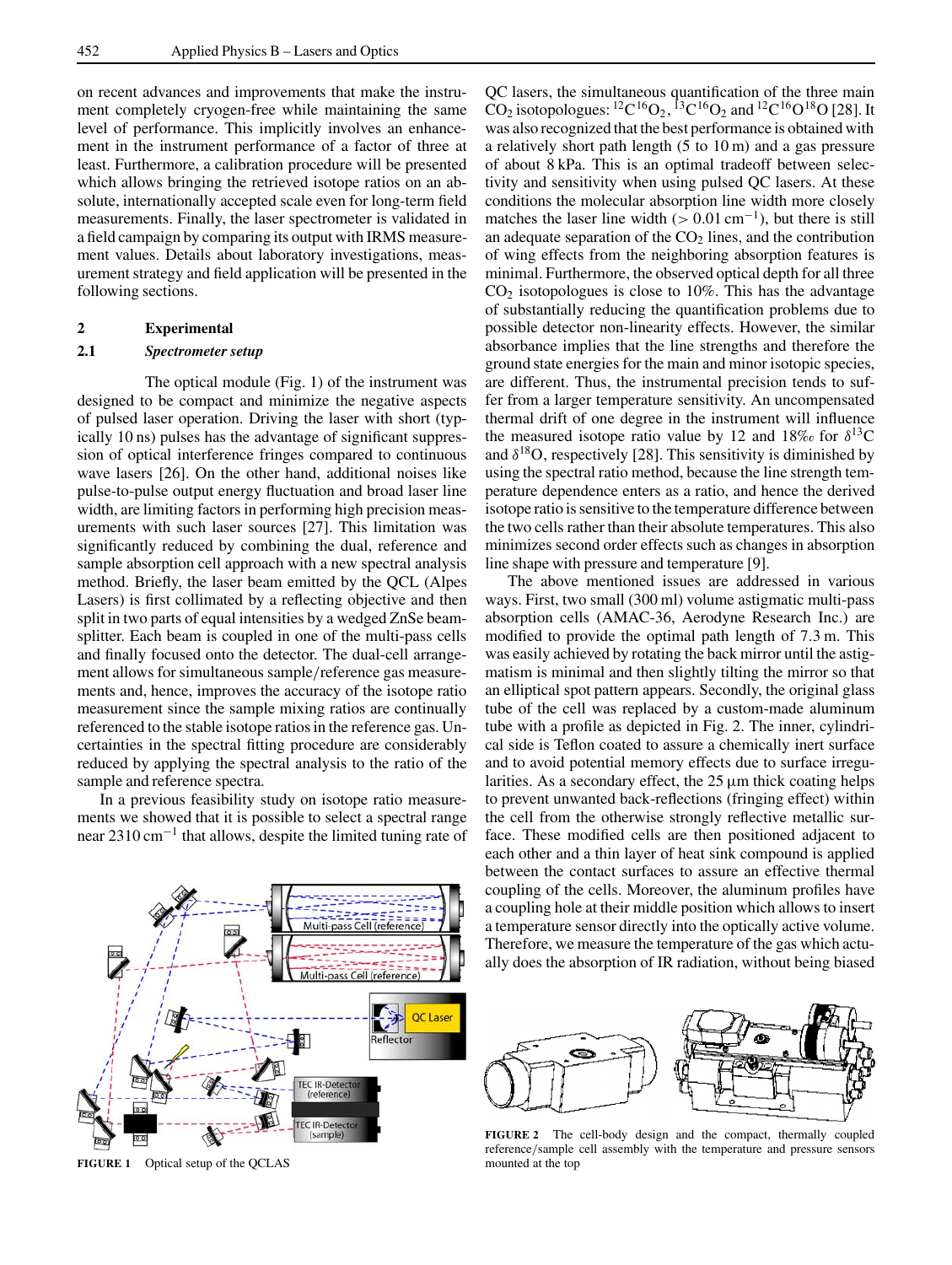by the cell body or other "inactive" places. A pair of identical, calibrated and high precision  $30 \text{ k}\Omega$  thermistors (Betatherm) are used to monitor any fluctuation in the gas temperature. The sensor signals are immediately digitized by a 16-bit, multichannel analog-to-digital converter (I-7005, ICP-DAS). The pressure in the cells is measured by two absolute pressure transducers (626A12, MKS Baratron) mounted on the top of the cell assembly. These parameters are then feed into a PC and used by TDLWintel (Aerodyne Research Inc.) for retrieving the concentrations.

#### **2.2** *Instrument characterization*

Significant effort was invested to stabilize the instrument against drifts caused by ambient temperature fluctuations and other disturbing influences. The entire optical module was sealed and insulated. The baseplate as well as the cover were maintained at  $35 \pm 0.1$  °C using thermostatically controlled heaters (CT15122, Minco). Although, the optical path lengths outside the cells are matched to reduce the effects of residual background  $CO<sub>2</sub>$  absorption, a constant flow of  $N_2$  was used to purge the optics and prevent any spurious absorption by ambient  $CO<sub>2</sub>$ . Two fans were added to circulate the air inside the enclosure. The temperature difference between the gases that flow through the sample and reference cells was minimized before entering the optics by using an active temperature controlled "cold plate" (CP15, Lytron) system. The sample and reference gases flowing through these plates, which consist of copper tubes pressed into a channeled aluminum extrusion, are pre-heated so that their temperature closely matches the absorption cell temperature. A constant gas flow through the cells was maintained by mass flow controllers, while the pressure level in the cell was adjusted by high precision flow metering valves. More details are given in the next sections.

Another main issue was to obtain a completely cryogenfree instrument that operates unattended during field measurements. Thus, instead of the standard liquid nitrogen (LN2) cooled detection devices, a new generation of thermoelectrically cooled (TEC) detectors (PVI-3TE-4.4, Vigo System) with miniaturized pre-amplifiers and TEC-controllers (MTCC-01, Vigo System) have been used. These detectors showed good detectivity ( $D^* > 5 \times 10^{10}$ ) and linearity. A pair of matched modules were symmetrically mounted on a common, temperature controlled heat-sink to improve their detection characteristics. It should be, however, recognized that compared to the previous instrument based on LN2 detectors [9], the TEC detectors are more sensitive to changes in the optical alignment for the following reasons: first, they are optically immersed into high refractive index GaAs hyperhemispherical lenses making them sensitive to the aiming angle, and second, the active area is only  $0.25 \text{ mm}^2$  which makes optical alignment very critical. Changes in the optical system originating from mechanical instabilities (vibrations) or from tiny temperature fluctuations can cause low frequency drifts of the instrument.

The instrument performance in terms of detection limit and long-term stability was characterized by the Allan variance technique [29]. The mixing ratios of the individual  $CO<sub>2</sub>$  isotopologues were measured with one second



**FIGURE 3** Time series of isotopic abundance weighted concentration ratios  $R^{13}$  and  $R^{18}$  as retrieved by the spectrometer and the associated Allan plots

time resolution from a compressed air cylinder over a one hour period. The isotopologue concentrations reported here are weighted by their natural abundances as given in the HITRAN database [30]. Time series of the spectroscopically retrieved concentration ratios  $R^{13}$  and  $R^{18}$  (where  $R^{13} = \frac{[^{13}CO_2]}{[^{12}CO_2]}$  and  $R^{18} = \frac{[^{12}C^{16}O^{18}O]}{[^{12}CO_2]}$ are shown in Fig. 3. The precision at one second is about 0.3*‰* for each ratio. From the associated Allan variance plots an optimum averaging time of the order of 100 s can be derived. This corresponds to a relative precision of 0.03*‰* and 0.05‰ for the  $R^{13}$  and  $R^{18}$  ratio, respectively. For integration times beyond 120 s, the Allan plot shows a horizontal level or even increasing variance, which indicates the presence of  $1/f$ -type and "drift" noise. Since we compute mixing ratios based on nearly cancelled spectra, proportional noise in the measurement of the integrated absorbances is less important. This relaxes the requirements on the stability of the laser tuning rate, the laser line width and the spectral fitting routines. Therefore, the drift noise is most probably caused by a drift in the temperature difference between the sample and reference cell. Indeed, the Allan plot of the temperature ratio (not shown) also reaches a minimum after 120 s integration time. Its value ( $1 \times 10^{-6}$ ) corresponds to a precision of 0.3 mK in each cell. This is significantly better than what is needed for the temperature measurements to reach a precision of 0.1*‰*in the  $\delta$ -values.

#### **2.3** *Calibration method and material*

The application of direct absorption spectroscopy technique is an absolute method that should allow for a straightforward calculation of the concentration, and hence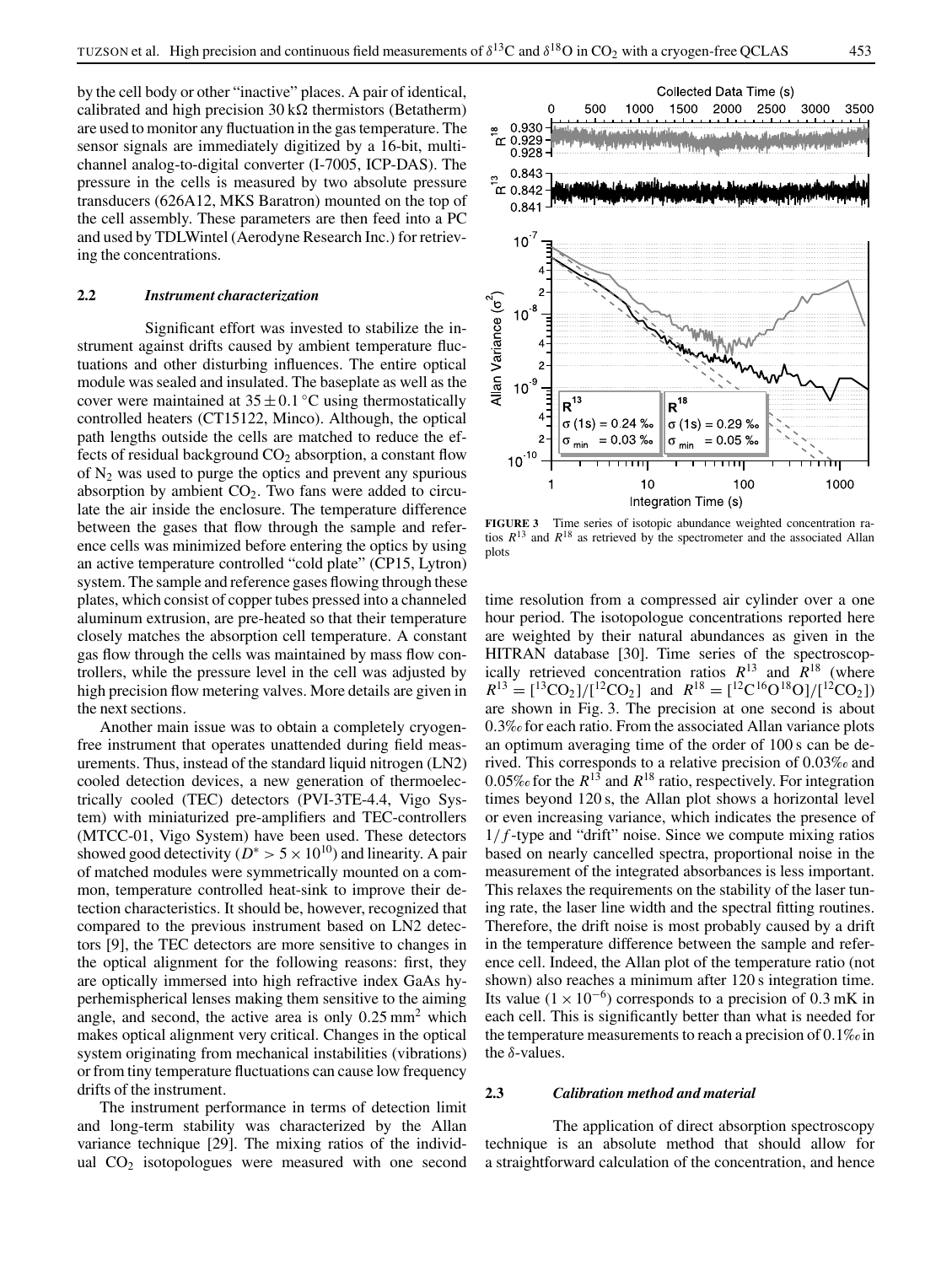the isotope ratios from the measured signals. However, the accuracy of this calculation depends on the knowledge of the instrumental laser line width and shape, and the molecular line parameters including line strength, pressure and temperature dependence listed in the HITRAN database. Additionally, instrumental non-linearity, non-unity gain factors and potential cross-coupling effects could bias the retrieved isotope ratio values. Therefore, the instrument needs to be equipped with a system to calibrate the entire setup and retrieval method. In fact, it was previously found [9] that the retrieved isotope ratios are dependent on the  $CO<sub>2</sub>$  concentration. Since this behavior is not completely understood yet, one can only speculate about the cause. A subtle effect like asymmetric and changing effective laser line width, which is due to the laser chirp during the scan, may lead to a different response of the isotopologue absorption features to changing concentration, and thus to dependency of the isotope ratio on total  $CO<sub>2</sub>$ . Furthermore, the uncertainty in the spectral baseline may be more relevant at higher  $CO<sub>2</sub>$  concentrations. The spectral window used in the present experiment is localized between two absorption lines belonging to the main  $CO<sub>2</sub>$  isotopologue and being ten times stronger than those used for the measurements. Although, at the lower  $CO<sub>2</sub>$  concentration their interference is small, the tail of the line profile gets more pronounced as the concentration of the absorbing gas increases. If this change in the baseline is not perfectly modeled, it can also lead to non-linearity effects.

In order to investigate the instrument response we used four specially prepared calibration gases with  $CO<sub>2</sub>$  mixing ratios spanning the range of 1000–1970 ppm and <sup>13</sup>C of −37 to −4*‰*. The preparation procedure of these air tanks has been described in detail by Mohn et al. [31]. The instrumental response to changing  $CO<sub>2</sub>$  concentration at constant isotopic composition was determined by dynamically diluting the calibration gas with  $CO<sub>2</sub>$ -free air. The retrieved isotope ratio values showed a pronounced linear dependence on the  $CO<sub>2</sub>$ concentration (Fig. 4a). Follow-up measurements, performed on the other calibration gases with different  ${}^{13}$ C-values, revealed a systematic feature of this method. The dilution curve preserved the straight line relationship and beyond that, the slope value remained the same, independent from the isotopic composition of the  $CO<sub>2</sub>$ . The different  $CO<sub>2</sub>$  isotopic compositions of the various calibration gases were reflected only by the offset between the slopes. Therefore, it is straightforward to "normalize" the spectroscopically measured isotope ratios to an arbitrary selected  $CO<sub>2</sub>$  concentration (e.g., 400 ppm) and then to determine the calibration function that links their values to the internationally accepted δ-scale. The linearity and potential accuracy of the instrument can be assessed from the residual of the linear fit, which has a  $1\sigma$  standard deviation of 0.06*‰*when applied to the above mentioned four reference gases (Fig. 4b).

Based on the results discussed above a slightly modified calibration scheme was designed for field applications. The aim was to speed-up and simplify the calibration while maintaining the required accuracy. Given the linear behavior depicted in Fig. 4, the entire calibration of the spectrometer can in principle be performed by single-point measurements of three adequate reference gases. Two are needed to determine the dependency of isotope ratios on the  $CO<sub>2</sub>$  concentration



**FIGURE 4** (a) Dilution curves of four calibration gases with different  $CO<sub>2</sub>$ isotopic composition. (**b**) Comparison of relative isotope ratios determined by QCLAS with the δ-values measured by IRMS

| Tank           | [CO <sub>2</sub> ] | $\delta^{13}C$ | $\delta^{18}$ O | Remark                               |
|----------------|--------------------|----------------|-----------------|--------------------------------------|
| code           | (ppm)              | $(\%o)$        | $(\%o)$         |                                      |
| O <sub>1</sub> | $10^{6}$           | $-4.09$        | $-16.23$        | Starting material (Linde)            |
| O <sub>2</sub> | 10 <sup>6</sup>    | $-24.86$       | $-28.24$        | Starting material (Messer)           |
| A              | 400.2              | $-9.23$        | $-7.30$         | Calibration $\delta$ -scale          |
| B1             | 937.8              | $-4.09$        | $-16.22$        | Normalization CO <sub>2</sub> -scale |
| B <sub>2</sub> | 441.1              | $-4.09$        | $-16.22$        | Normalization & calibration          |
| C              | 447.5              | $-16.63$       | $-19.98$        | Calibration $\delta$ -scale          |

**TABLE 1** Calibration standards prepared for this study. The  $\delta$ -scales are given in VPDB and VPDB-CO<sub>2</sub> for  $\delta^{13}$ C and  $\delta^{18}$ O, respectively

and a third one to define the calibration function that links the normalized isotope ratio values to the  $\delta$ -scale. A summary of the gases used in this study is given in Table 1. Their exact δ-values were determined by high precision IRMS analysis and linked to the VPDB-CO<sub>2</sub> scale [32]. The  $CO_2$  concentration of each tank was linked to the World Meteorological Organization (WMO) scale by infrared gas analysis (LI-7000, LI-COR). These calibrated concentration values were then used to check the linearity of the laser spectrometer over this range of  $CO<sub>2</sub>$  concentrations and to normalize the spectroscopically determined mixing ratios to the WMO scale.

Finally, it should be noted that fractionation processes during the dilution step can be excluded for two main reasons. First, if this would be a significant process, then the dilution of gases with high (but different)  $CO<sub>2</sub>$  concentrations and different isotope ratios would not yield a linear correlation (Fig. 4b) and second, the application of this calibration scheme would not give the correct values (compared to IRMS) when used on field samples with strong variations in total  $CO<sub>2</sub>$  (see Sect. 3).

#### **2.4** *Field measurements*

*2.4.1 Study site and sampling system.* The laser spectrometer participated in a field campaign (August 15 to 23, 2007) to demonstrate its potential application in carbon-cycle research by performing in situ, fast and continuous concentration measurements of the three main  $CO<sub>2</sub>$  isotopologues. The field experiments were conducted at the Chamau research station of the ETH Zurich located in Central Switzerland at 400 m a.s.l. (47°12′34" N/8°24′36" E). The observation area is situated at an intensively managed grassland on which a mixed rye grass-clover vegetation was raised for forage.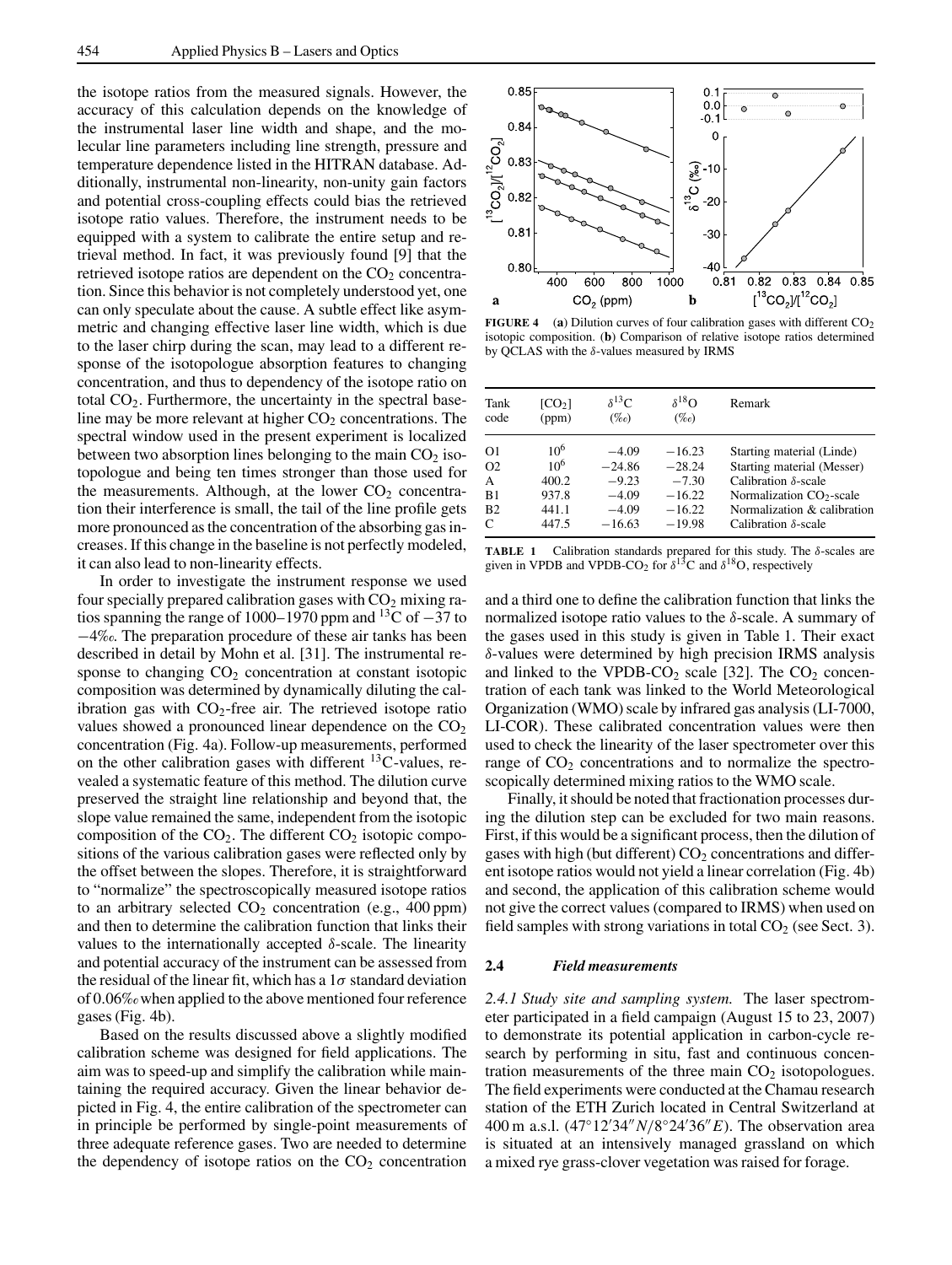The instrument analyzed air samples collected from four different heights (0.05, 0.1, 0.4 and 2.1 m) above the ground to measure flux gradients. The sampling and calibration setup had a similar configuration as the one presented by Tuzson et al. [28]. It was slightly modified to adopt to the new optical system and to minimize the pressure transients during valve switching. Briefly, PTFE tubing (6 mm i.d.) conducted the air stream to the instrument which was located in a thermostatically controlled container at the edge of the field, a distance of approximately 60 m. The air samples were filtered first at the inlet by a Teflon membrane filter and secondly before entering the absorption cell using a  $7 \mu m$  sintered metal filter. A heated and PTFE coated diaphragm vacuum pump (N036ST.26E, KNF) pulled the air through the tubing and maintained a constant flow of ∼ 6 l/min. Since drying is essential to eliminate volumetric effects on mixing ratio determinations, as well as collisional broadening effects [14], the air from the pump outlet was directed through a Nafion drier (PD-100T, Perma Pure). A poppet check valve (SS-4CPA2-3, Swagelok), adjusted to 110 kPa, was added between the pump outlet and the Nafion based drier to avoid pressure build-up during sample– calibration switching. The air was then passed across the temperature controlled "cold plate" and continuously drawn through the multi-pass cell (sample side) at a pressure of 8 kPa. A flow rate of 400 ml/min was maintained by a scroll pump (TriScroll 300, Varian). The flow rates and pressures in both cells were controlled by a combination of thermal mass flow controllers (Red-y smart series, Vögtlin Instruments AG) and metering bellows-sealed valves (SS-4BMG, Swagelok) at the cell inlet and at downstream side, respectively.

The instrument's sampling system periodically switched between calibration gases and air sample. The measurement cycle was as follows: (1) standard tank A; (2) standard tank B1; (3) standard tank B2; (4) standard tank C; (5) air sample measurement above the soil surface at various heights. Within each 30 min cycle the calibration gases were sampled for 150 s each and the atmospheric inlet was sampled for 20 min. During the air-sampling interval an inlet manifold sequentially cycled between the four heights spending 150 s at each intake. Hence, the spectrometer analyzed each level twice within the sampling time. This cycling was applied to the sample cell only, while through the reference cell a continuous flow (180 ml/min) of reference gas (tank A) was maintained during the entire campaign.

*2.4.2 Mass spectrometry of the flask samples.* Additional to the QCLAS measurements, an automatic sampler for air (ASA) acquired, in two hours cycle, air samples over a 2 min interval. The  $CO<sub>2</sub>$  mixing ratios were measured by an IRGA (LI-840, LI-COR), while the  $\delta^{13}$ C and  $\delta^{18}$ O values were determined at the IsoLab (ETH Zurich) by GasBench II – IRMS (DeltaplusXP, Finnigan MAT). The ASA sample manifolds [33] were modified to our field and laboratory requirements to store desiccant (magnesium perchlorate) dried air samples in glass flasks (300 ml) or metal loops (10 ml). In the laboratory, a feed capillary delivered pure He to the ASA allowing a pressure build-up in the glass flasks which flushed the sample gas at a rate of about 5 ml/min over a Nafion dryer to the cryotrap operating at liquid nitrogen temperature. Here the condensable gases (mainly  $CO<sub>2</sub>$  and  $N<sub>2</sub>O$ ) were frozen

out. After diverting the non-condensable gases to vent, the cryotrap was allowed to warm-up and its content was injected into a GC column (Poraplot, Varian) held at 24 ◦C to allow separation of the  $CO<sub>2</sub>$  from N<sub>2</sub>O. The carbon and oxygen isotopic composition of the  $CO<sub>2</sub>$  were expressed as the relative difference of its isotopic abundance ratio relative to that of an international standard. Post-run off-line calculation and drift correction for assigning the final  $\delta^{13}$ C and  $\delta^{18}$ O values on the V-PDB and V-PDB-CO<sub>2</sub> scale were done following the "IT principle" as described by Werner and Brand [34]. The accurate assigning of the  $\delta^{13}$ C and  $\delta^{18}$ O-values of the laboratory standards to the V-PDB and the V-PDB-CO<sub>2</sub> scale was performed at the Max-Planck-Institut für Biogeochemie (Jena, Germany) by measuring them versus the "Jena-Reference AirSet" (J-RAS) as standard reference material [35].

#### **3 Results and discussion**

Time series of the  $CO<sub>2</sub>$  mixing ratio and the derived  $\delta^{13}$ C as well as  $\delta^{18}$ O-values from the measurement height  $z_2$ (0.1 m) are presented in Fig. 5. Each data point is an integrated value over 55 s. There were large changes in  $CO<sub>2</sub>$  concentration and <sup>13</sup>C (and  $\delta$ <sup>18</sup>O)-values observed during diurnal time courses. Similar data sets were obtained for the other three intake heights as well. Their consistency can be easily assessed from Fig. 6, which reveals a strong vertical stratification of  $CO<sub>2</sub>$  concentration and isotopic composition, with higher concentrations and lower  $\delta$ -values, for both <sup>13</sup>C and <sup>18</sup>O, observed closer to the soil surface. The diurnal changes are the results of isotope discrimination by the vegetation and turbulent mixing of canopy air and the boundary layer [36]. During daytime, photosynthetic  $CO<sub>2</sub>$  uptake exceeded respiration and  $CO<sub>2</sub>$  concentrations were reduced to about 40 ppm below ambient, and the atmospheric  $CO<sub>2</sub>$  became slightly enriched in <sup>13</sup>C (≈  $-6\%$ ). In contrast, at night, when the respiration processes dominated, atmospheric  $CO<sub>2</sub>$  concentration was increased (up to 2000 ppm) and its  ${}^{13}$ C content was depleted (≈ −26*‰*). This depletion occurs because the original carbon fixed by plants is depleted in  $^{13}$ C relative to atmospheric CO2. The ability to simultaneously measure these changes in  $CO<sub>2</sub>$  concentration and its isotope ratios allows the separation of photosynthesis and respiration components of the net  $CO<sub>2</sub>$  exchange on local and regional scales [37]. Assuming that the measured  $CO<sub>2</sub>$  above the ecosystem is primarily a result of mixing between two sources, the atmosphere above the grassland and the  $CO<sub>2</sub>$  respired by plants and soils, it is possible to use a mass balance approach to calculate the isotope ratio of  $CO_2$  respired by the ecosystem [6]. In agreement with the simple mixing model developed by Keeling, a plot of the measured  $\delta^{13}$ C as a function of  $1/[CO_2]$  gives a straight line relationship with the intercept  $\delta^{13}C_r$ , which represents the integrated measure of the isotopic composition of the  $CO<sub>2</sub>$ respired by the ecosystem. Figure 7 shows such a Keeling plot for data collected during 24 h at measurement height  $z_2$ . The  $\delta^{13}C_r$  estimate is  $-26.9 \pm 0.1\%$ . For the regression, daytime and nighttime data were combined, which is reasonable to a first approximation for regional studies assuming that photosynthetic and respiratory processes are at equilibrium [38].

The same mixing model can also be used for oxygen isotope ratios of grassland air [37, 39, 40]. In this case the inter-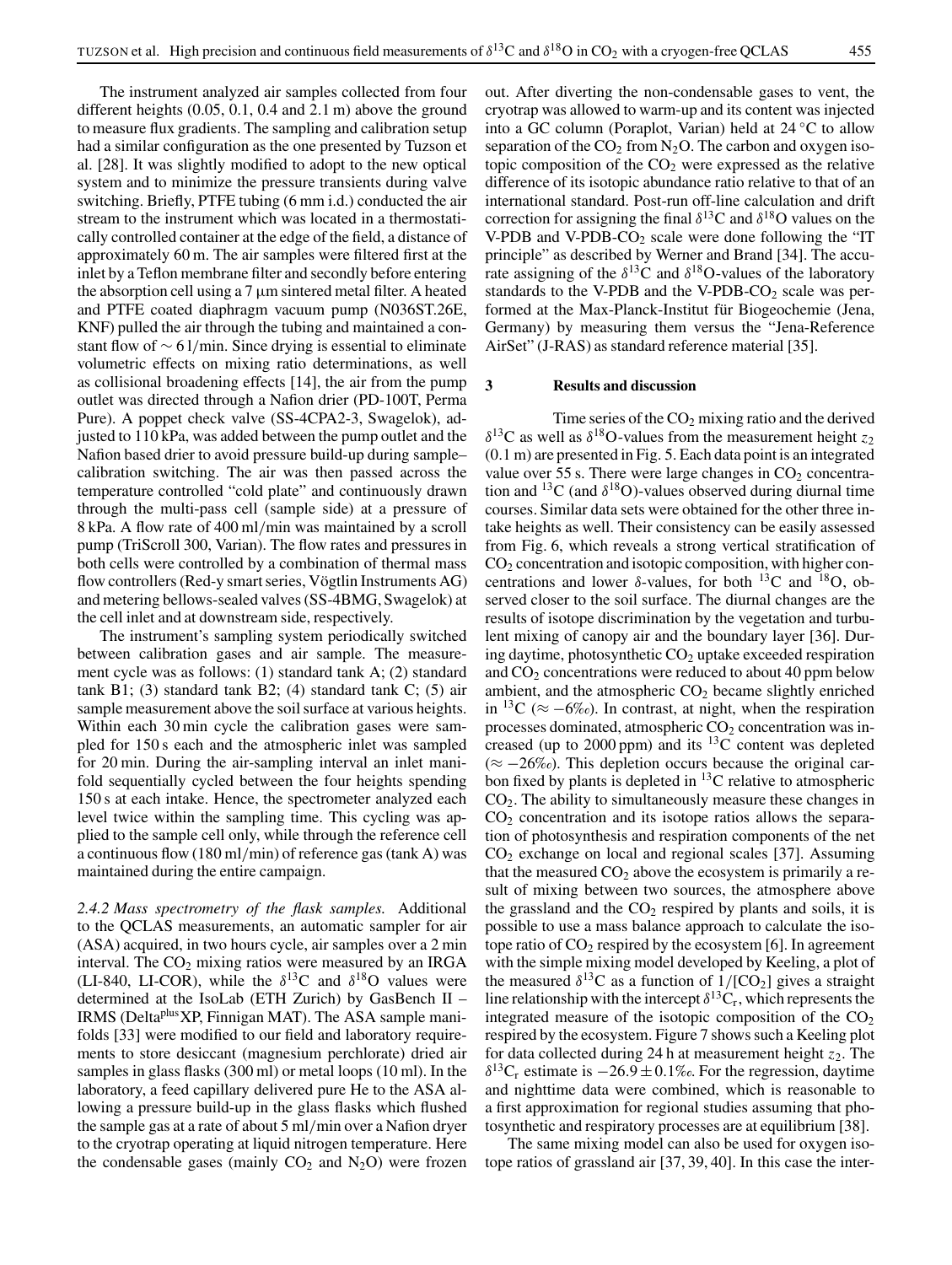

**FIGURE 5** (**a**) Time series of the carbon dioxide mixing ratio measured by the QCLAS (*line*) and with an IRGA (*dots*). The corresponding δ13C and δ18O-values measured by the laser spectrometer are shown in (**b**) and (**c**). For comparison IRMS δ-values are also given. The *closed symbols* for the δ18Ovalues indicate sampling issues with the metal flasks (details in text)



**FIGURE 6** Vertical gradients in concentration (**a**) and isotopic composition (**c** and **d**) of CO2 in the atmosphere above the grass land. (**b**) The vertical stratification was also mirrored in the ecosystem respiration signatures  $(\delta^{13}C_r)$  defined as the intercept of a Keeling plot

cept  $(\delta^{18}O_r)$  describes the oxygen isotope ratio of ecosystem respiratory  $CO<sub>2</sub>$ , integrating leaf and soil respiration. It should be recognized, however, that the Keeling mixing model is less reliable at the ecosystem scale when applied to  $18$ O because of the greater spatial heterogeneity in the oxygen isotope ratio of the source water in leaves and soil at relatively small spatial scales and dynamic variation among these components at short time scales. Despite of these limitations, the QCLAS delivered useful data about this  $CO<sub>2</sub>$  isotopologue. As illustrated in Fig. 5, the  $\delta^{18}$ O-values also show a systematic diurnal variation over the entire sampling period, a feature which is

supported by previous field studies [37, 39–41]. The slight increase during the course of the day is probably due to isotope exchange with enriched leaf water. In contrast, lower  $\delta^{18}$ O-values near to the soil surface might indicate isotope exchange of soil respired  $CO<sub>2</sub>$  with the more depleted soil water. A significant linear relationship between the <sup>13</sup>C and  $\delta^{18}O$ values of canopy air  $(R^2 = 0.82)$  has been found, which indicates a tight coupling between water vapor and carbon dioxide fluxes. More detailed interpretation of these data are beyond the scope of the present investigation and will be the subject of a separate paper. However, we stress on the fact that beyond the diurnal changes, there was considerable temporal variation in the isotopic composition of atmospheric  $CO<sub>2</sub>$  even during the course of a single night. Capturing this variation with flask collections and mass spectrometry would be impractical. Furthermore, the high temporal resolution of the QCLAS led to significantly more data points compared to IRMS, and so to much more constrained values for the ecosystem respiration. Representing the Keeling plot intercept as function of sampling height (see Fig. 6b) has only been made possible due to the fast and high precision isotope measurements achieved with the laser spectrometer. Moreover, considering the  $\delta^{18}$ O-values determined by IRMS from the flask air samples (see Fig. 5), it is obvious that they exhibit pronounced fluctuations, which do not correlate with any environmental variable, such as solar radiation, air temperature, relative humidity, etc., monitored on the field. It is known [42] that flask sampling systems are susceptible to problems related to storage of the air samples in volumes that have not thoroughly been preconditioned. The  $\delta^{18}$ O-values may suffer from isotope exchange effects between water and carbon dioxide. This idea is also supported by the clear negative trend of the  $\delta$ values. Air samples collected in glass flasks show only a small negative bias in the measured  $\delta^{18}$ O-values, which is, however, much more accentuated for air samples stored in the smaller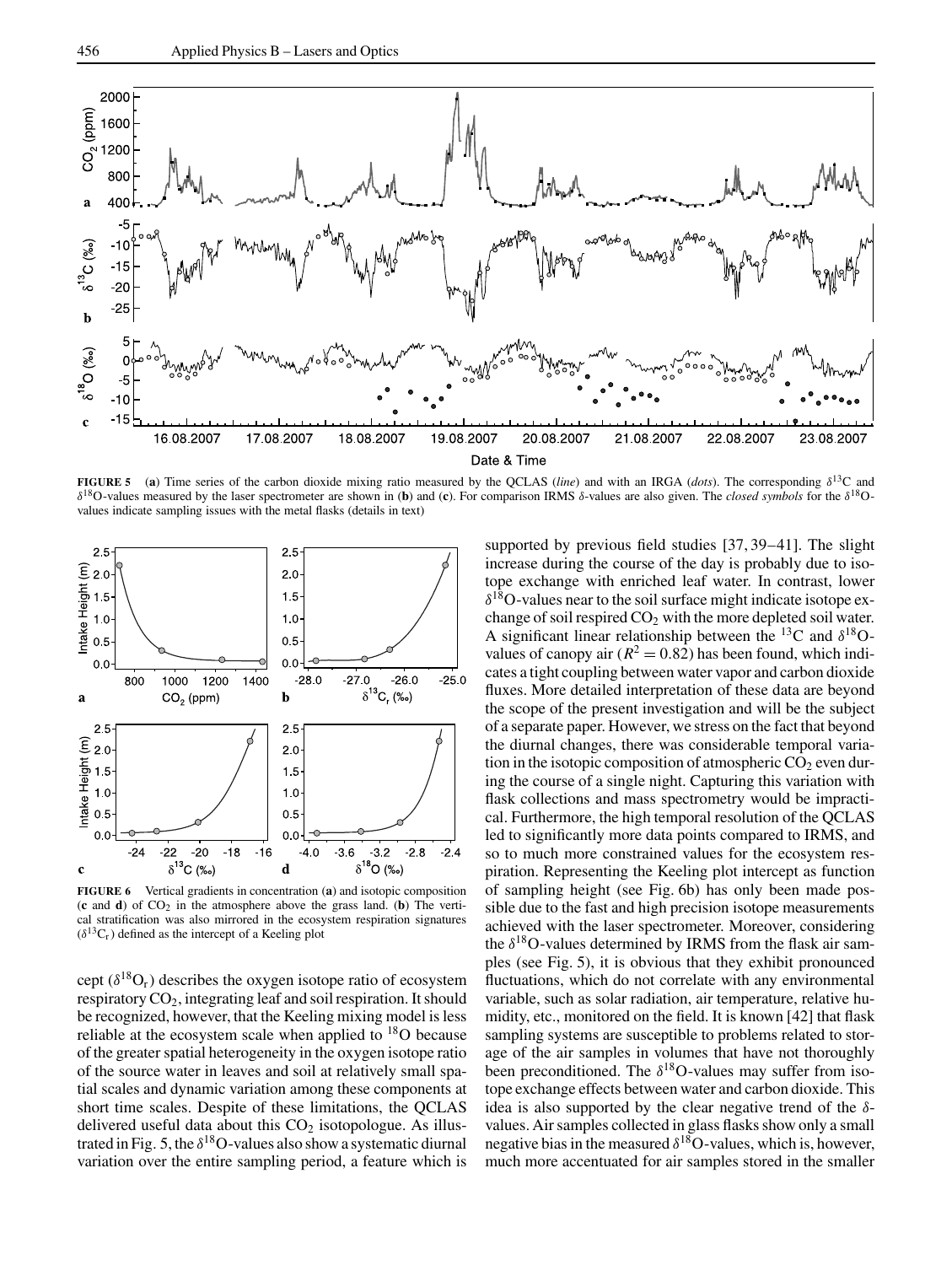

**FIGURE 7** Keeling plots for data collected during 24 h at measurement height  $z = 0.1$  m. Isotope ratios are plotted vs. the inverse of CO<sub>2</sub> concentration. The intercept and the slope of the linear regression is given together with their standard deviation. Besides the QCLAS data points (*circles*), the field-collected flask samples are also plotted (*rectangles*). The day- and nighttime measurements are indicated by *open* and *closed symbols*, respectively. The one second QCLAS data are also presented in the background (*dots*)



**FIGURE 8** Comparison of 13C-values measured with QCLAS and IRMS. Flask samples for the IRMS were collected every 2 h during the experimental period (August 15–23, 2007). The linear regression indicates an excellent agreement between the two techniques

metal tube volumes. For future investigations, a proper selection of flask material and their careful pretreatment is clearly needed before sampling.

Since the flask system shared the same inlet as the QCLAS sample system, a direct comparison of the  $\delta^{13}$ C-values measured by IRMS and the QCLAS could be performed. This is, however, not the case for the  $\delta^{18}$ O-values, because of the probability of oxygen isotope exchange between water and carbon dioxide mentioned above. Here, the storage and reaction time (several hours) of the sample gas in the flasks is not the same as the sampling/analyzing time (few seconds) of the QCLAS.



**FIGURE 9** Repeated measurements of a working standard during the field experiment. The individual  $\delta$ -values of each calibration step were plotted as a histogram with a 0.1*‰* bin width

Therefore, the  $\delta^{18}$ O-values cannot perfectly be validated, but the potential advantage of QCLAS over IRMS is evident because of the sample storage and preparation issues. For the  $\delta^{13}$ C a total of 67 data points, representing the entire sampling period, from the profile height *z*<sup>2</sup> has been used to illustrate the degree of agreement between the two analytical methods (Fig. 8). The intercept clearly indicates that there is no significant isotope fractionation effect for the  ${}^{13}CO_2$  during the sampling procedure.

Beyond the field data presented above, the periodic measurement of the calibration gases during the whole campaign can be used for a straightforward estimate of the replicate precision and accuracy of the isotope ratio measurements under field conditions. As described in Sect. 2.3, the retrieved isotope ratios were calibrated by relying on three calibration gases (A, B2 and C, listed in Table 1), which have similar CO<sub>2</sub> concentrations but different isotopic compositions. These gases were used together to determine the linear calibration function that links the measured isotope ratios to the δ-scale (similar to Fig. 4b). To asses the instrument's stability, a calibration function was determined using two reference gases only (B2 and C) while treating the third (A) as